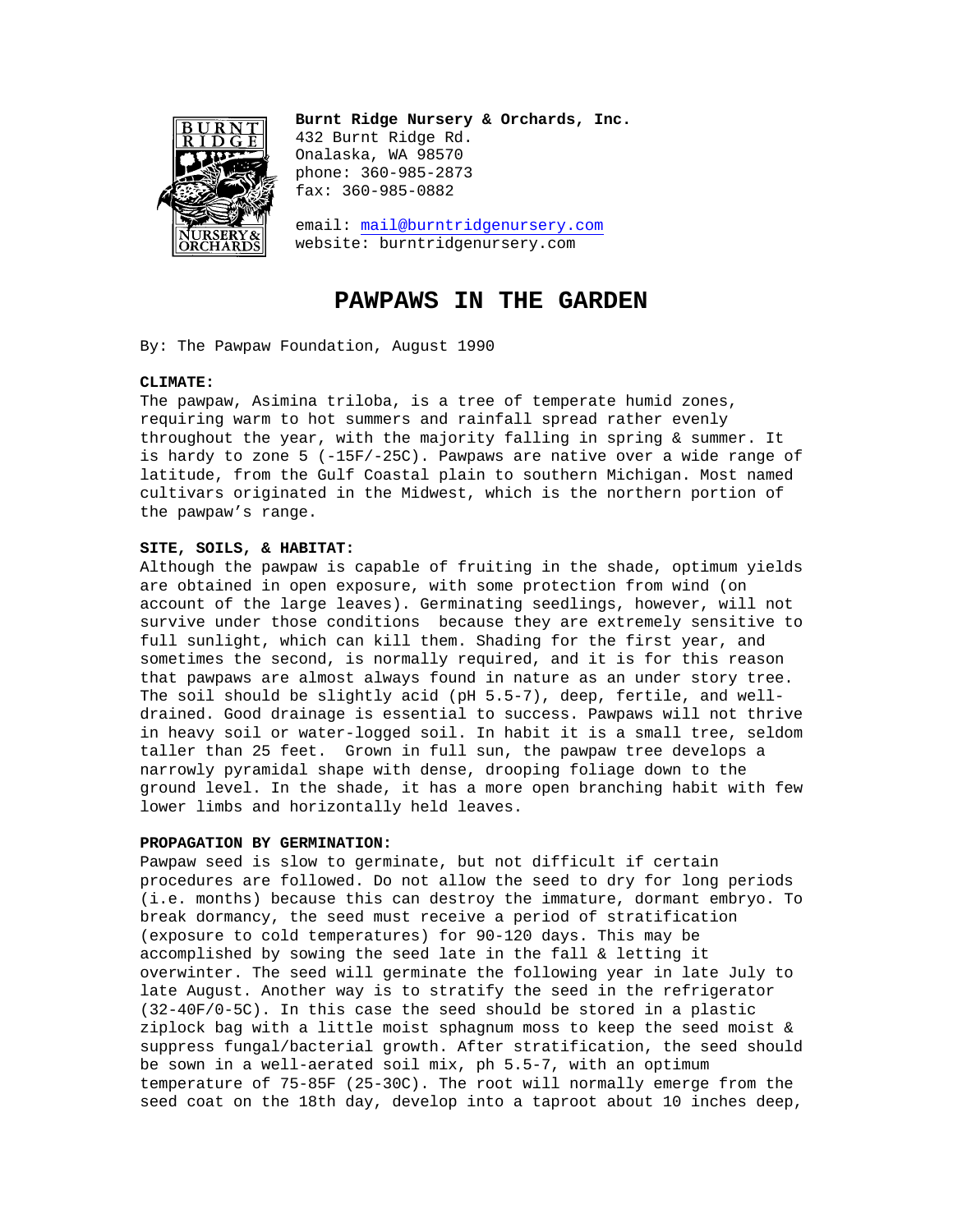and then send up a shoot on day number 64. Germination is hypogeal: the shoot emerges without any cotyledons. For the first two years growth is slow as the root system establishes itself, but thereafter it accelerates. Fruit bearing normally begins when the sapling reaches 6 feet, which usually requires 6 to 8 years.

#### **PROPAGATION BY VEGETATIVE MEANS:**

Pawpaw clones are easily propagated by a number of grafting & budding techniques, such as whip-and-tongue, cleft, bark inlay, and chip budding. The only method that does not produce good results it Tbudding. Shoot cuttings have proved virtually impossible to root, while root cuttings are usually successful. Although it is common for a pawpaw to sucker from the roots, & would therefore seem a natural way to propagate a clone through transplanting root suckers, in practice this is extremely difficult. Pawpaws are ordinarily quite difficult to transplant. They have fleshy, brittle roots with very few fine hairs. Experimentation has shown that, to be successful, transplantation should be done in the spring at the time that new growth commences, or soon after. (This is basically the same as for magnolia). If many roots are lost, it may be desirable to prune the top to bring it into balance with the remaining roots.

#### **POLLINATION, NATURAL & ARTIFICIAL:**

Pollination is the major limitation to pawpaw fruit set. The flowers are protogynous, meaning that the stigma (the female receptive organ) ripens before the pollen, and is no longer receptive when the pollen is shed. Thus the flower is designed not to be self-pollinated. In addition, pawpaw trees are self-incompatible, requiring pollen from a genetically different tree in order to be fertilized. Finally, the natural pollinators of the pawpaw, various species of flies and beetles, are not efficient or dependable. Although it requires a little extra labor, hand pollination can be well worth the effort and can be done as follows: Using a small, flexible artist's brush, transfer a quantity of fresh pollen from the anthers of the flower of one clone, to the ripe stigma of the flower of another clone. Pollen is ripe when the little ball of anthers is brown in color, loose and friable; pollen grains appear as yellow dust on the brush hairs. The stigma is ripe when the tips of the pistils are green  $\&$  glossy,  $\&$  the anther ball is still hard & green. Do not overburden the tree with fruit, as this will stress the tree, resulting in smaller than normal fruit, & may cause limbs to break under excessive weight.

#### **PESTS:**

In its native habitat the pawpaw has few pests of any importance. The worst pest is Talponia plummeriana, the pawpaw penduncle borer, a small moth larva (about 5mm long) that burrows in the fleshy tissues of the flower, causing the flower to wither & drop. In some years this borer is capable of destroying the majority of blossoms. Another pest is Eurytides marcellus, whose larvae feed exclusively on young pawpaw foliage, but never in great numbers. The adult butterfly is of such great beauty that this should be thought more a blessing than a curse. Sometimes the fruit surface may be covered with patches that are hard and black; this is a fungus infection, but it seldom has any effect on flavor or edibility. Deer will not eat the leaves, twigs or fruit.